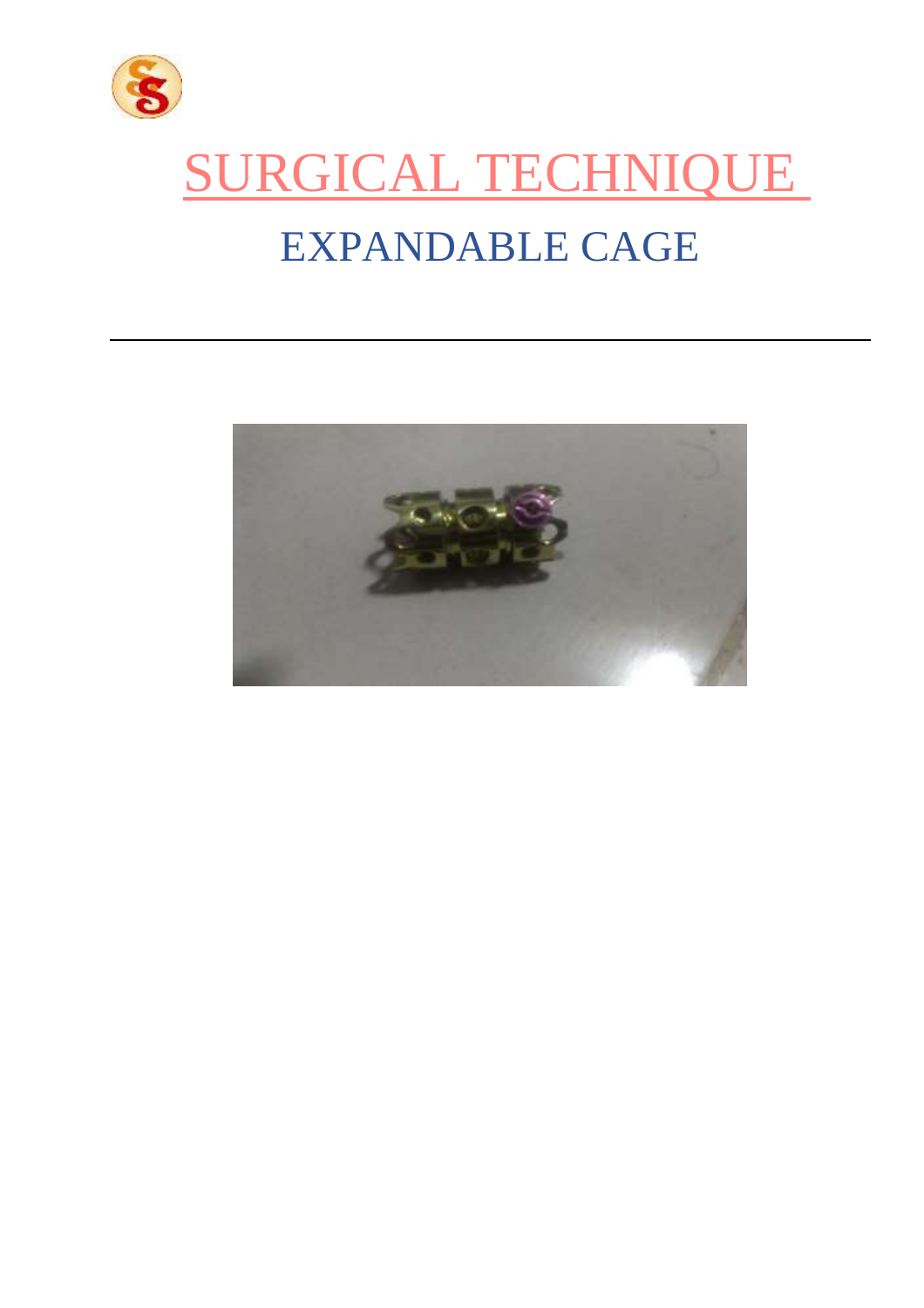

## **SYSTEM OVERVIEW**

# **EXPANDABLE CAGE**

## **Catalogue Number:**

Stainless Steel 316L: SS 457 Titanium Grade 5: TT 457 **Length:** For 10mm diameter - length 20-75mm. For 12mm, 14mm, 16mm, 18mm, 20mm, 22mm, 24mm diameter - length 10 – 100 mm



# INSTRUMENT SET DETAILS

| <b>SIS 126</b>          | Eco & Expandable Cage Instruments Set     |
|-------------------------|-------------------------------------------|
| SIS 126-001 Cage Holder |                                           |
|                         | SIS 126-002 Cage Pusher (Curved)          |
|                         | SIS 126-003 Cage Pusher (Straight)        |
|                         | SIS 126-004 Cage Expantion Bar (Straight) |
|                         | SIS 126-005 Cage Expantion Bar (Curved)   |
|                         | SIS 126-006 Cage Lock Screw Holder        |
|                         | SIS 126-007 Box with Silicon Base         |

| <b>Doc</b> Name                         | Doc No-    | <b>Issue No/Rev No</b> | Dated      | Page No        |
|-----------------------------------------|------------|------------------------|------------|----------------|
| <b>Expandable Cage</b><br><b>System</b> | SS/ST/EXCS | 01/00                  | 26/09/2019 | Page 2 of $12$ |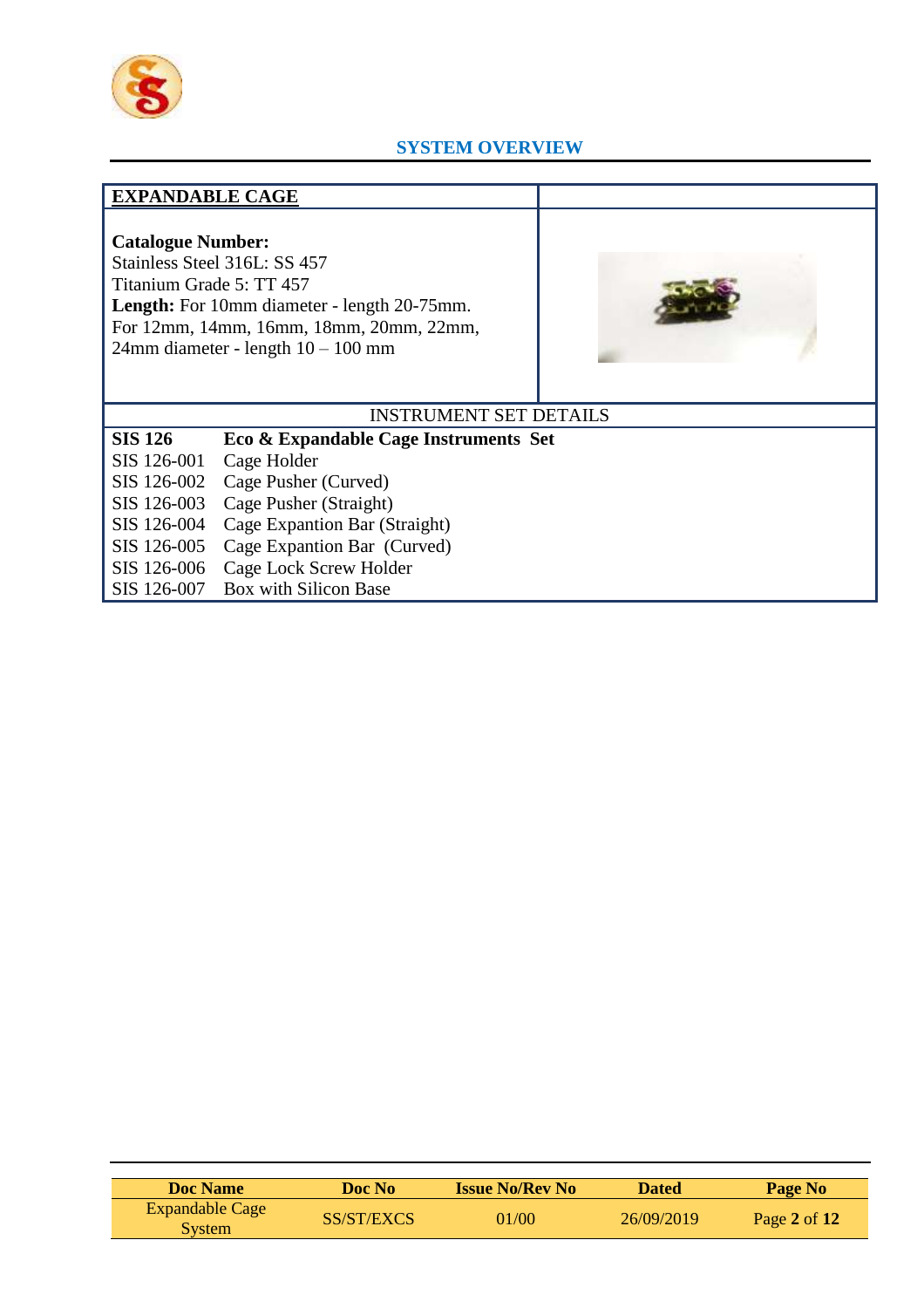

# **AO SPINE PRINCIPLES**

The four AO Spine Principles that create the foundation for proper spinal patient management lie at the core of the design and delivery of the curriculum: Safety, Alignment, Biology, Function





**Stability**: Stabilization to achieve a therapeutic outcome.

**Alignment:** Balancing the spine in three dimensions.



**Biology**: Etiology, pathogenesis, neural protection and tissue healing.



**Function**: Preservation and restoration of function to prevent disability.

| <b>Doc</b> Name                         | Doc No     | <b>Issue No/Rev No</b> | <b>Dated</b> | Page No          |
|-----------------------------------------|------------|------------------------|--------------|------------------|
| <b>Expandable Cage</b><br><b>System</b> | SS/ST/EXCS | 01/00                  | 26/09/2019   | Page $3$ of $12$ |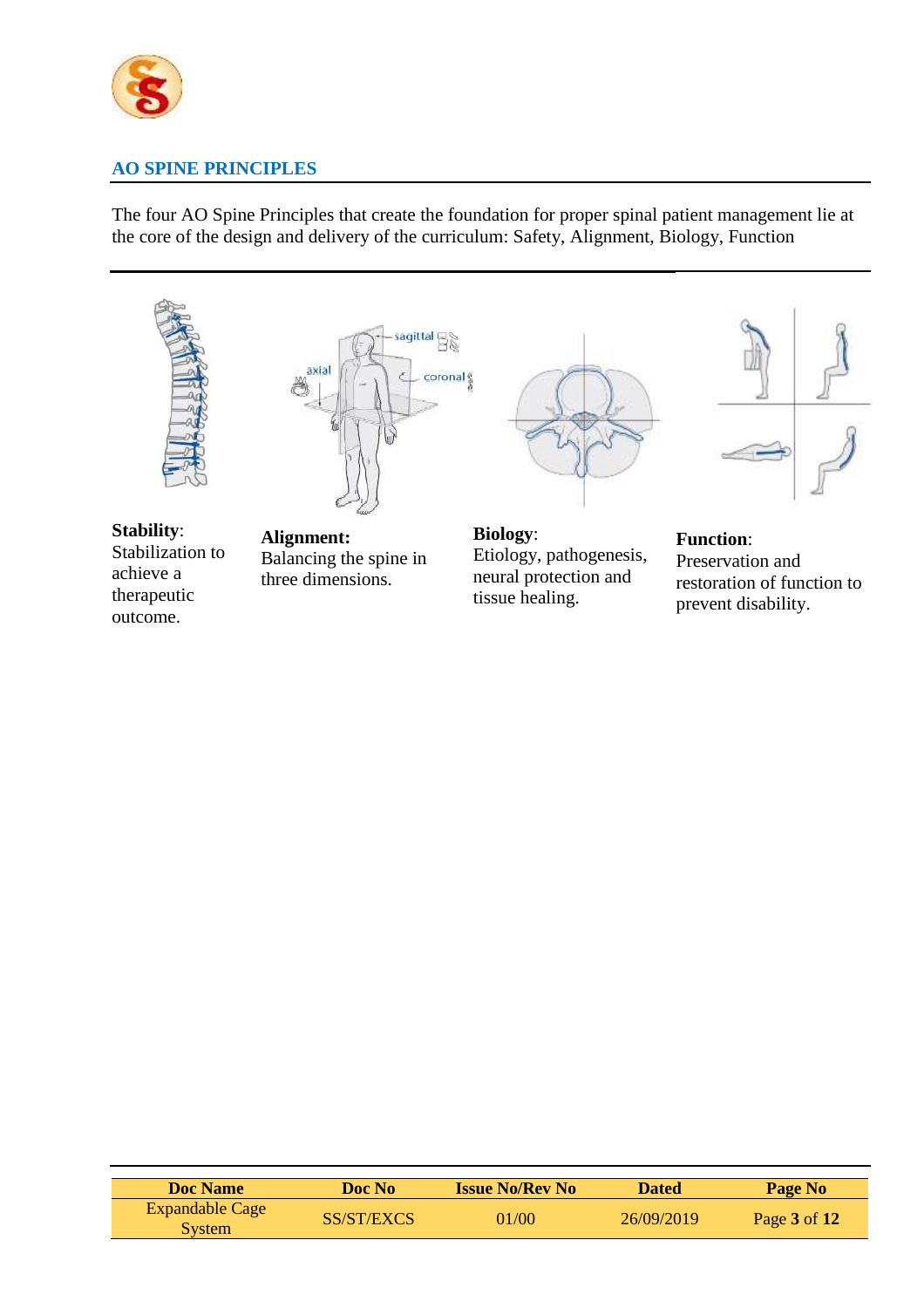

# **INDICATIONS AND CONTRAINDICATIONS**

# **INDICATIONS:**

Intended to replace a vertebral body or an entire vertebra. It is for use in the thoracolumbar spine (T1-L5) to replace a collapsed, damaged or unstable vertebral body or vertebra resected or excised during total and partial corpectomy and vertebrectomy procedures due to tumor or trauma (i.e., fracture).

## **CONTRAINDICATION:**

- Infection, local to operative site
- Not to be used for interbody fusion
- Vertebral body fracture
- Spinal tumors
- Major spinal instabilities
- Primary spinal deformities
- Signs of local inflammation
- Metal hypersensitivity
- Marked local inflammation
- Obesity
- Any mental or neuromuscular disorder which would create an unacceptable risk of fixation failure or complications in postoperative care.
- Open wounds.
- Any neuromuscular deficit which places an unsafe load level on the device during the healing period.

#### **PRECAUTIONS**

#### **Pre-Operative:**

The surgical indication and the choice of implants must take into account certain important criteria such as:

- Patients involved in an occupation or activity that applies excessive loading upon the implant (e.g., substantial walking, running, lifting, or muscle strain) may be at increased risk for failure of the fusion and/or the device.
- Patients should be instructed in detail about the limitations of the implants, including, but not limited to, the impact of excessive loading through patient weight or activity, and be taught to govern their activities accordingly. The procedure will not restore function to the level expected with a normal, healthy spine, and the patient should not have unrealistic functional expectations.
- A condition of senility, mental illness, chemical dependence or alcoholism. These conditions among others may cause the patients to ignore certain necessary limitations and precautions in the use of the implant, leading to failure and other complications.

| <b>Doc</b> Name                   | Doc No     | <b>Issue No/Rev No</b> | <b>Dated</b> | Page No        |
|-----------------------------------|------------|------------------------|--------------|----------------|
| <b>Expandable Cage</b><br>System/ | SS/ST/EXCS | 01/00                  | 26/09/2019   | Page 4 of $12$ |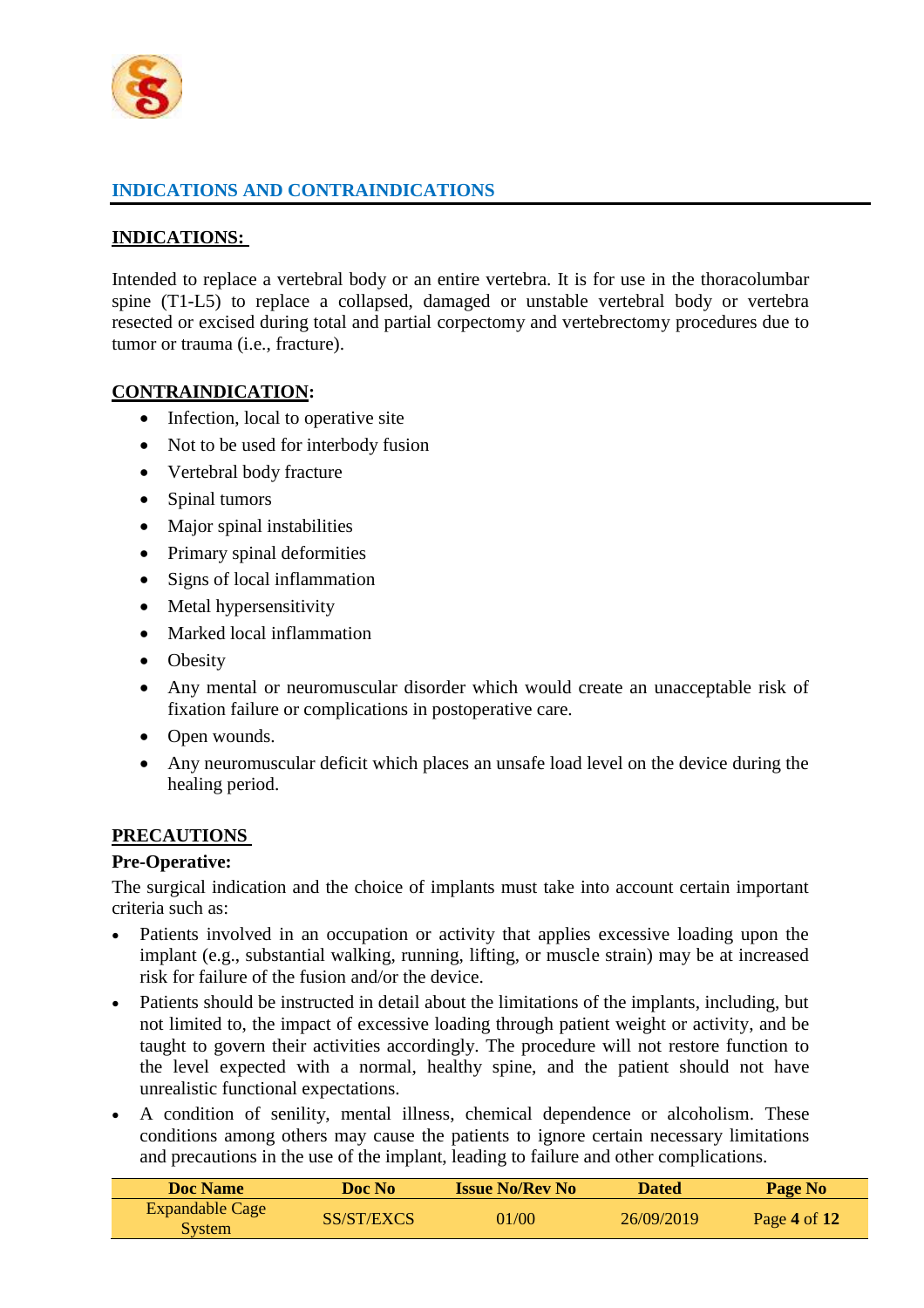

- Foreign body sensitivity. Where material sensitivity is suspected appropriate tests should be made prior to material implantation.
- Patients who smoke have been shown to have an increased incidence of nonunions. Such patients should be advised of this fact and warned of the potential consequences.

## **Intra-Operative:**

- Discard all damaged or mishandled implants.
- Spine implants must not be reshaped, unless otherwise indicated in the surgical technique instructions. The use of inappropriate instruments may result in scratches, notches, and sharp bending, causing the breakage of the implants. Improper seating of the implant may result in implant failure.
- Never reuse an implant, even though it may appear undamaged.
- Do not mix metals.

#### **Post-Operative:**

Physician instructions regarding full weight-bearing activities must be complied with until maturation of the fusion mass is confirmed. Failure to comply with physician instructions may result in failure of the implant, the fusion, or both.

#### **WARNINGS:**

- Potential risk associated with use of this system may require additional surgery, include device component fracture, loss of fixation, non-union, fracture of vertebrae, neurological injury, vascular or visceral injury.
- Under no circumstances may the implants be re-used.
- Although the device may appear intact on removal, internal modification due to the stress and strains placed on it, or small defects may exist which may lead to fracture of the implant.
- Implants removed from a patient that contact bodily tissues or fluids should never be reused at risk of contamination of the patient.
- The device can break if subjected to increased load associated with delayed union or non-union. If healing is delayed or does not occur, the implant could eventually break due to material fatigue. Factors such as the patient weight, activity level, and compliance to weight bearing or load bearing instructions, have an effect in the stresses to which the implant may be subjected, and may affect the longevity of the implant.

#### **ADVERSE EVENT:**

- Late bone fusion or no visible fusion mass and pseudarthrosis.
- Superficial or deep-set infection and inflammatory phenomena.
- Allergic reactions to the implanted materials, although uncommon, can occur.
- Decrease in bone density due to stress shielding.
- Dural leak requiring surgical repair.
- Peripheral neuropathies, nerve damage, heterotopic bone formation and neurovascular compromise, including paralysis, loss of bowel or bladder function, or

| Doc Name                         | Doc No     | <b>Issue No/Rev No</b> | <b>Dated</b> | Page No          |
|----------------------------------|------------|------------------------|--------------|------------------|
| <b>Expandable Cage</b><br>Svstem | SS/ST/EXCS | 01/00                  | 26/09/2019   | Page $5$ of $12$ |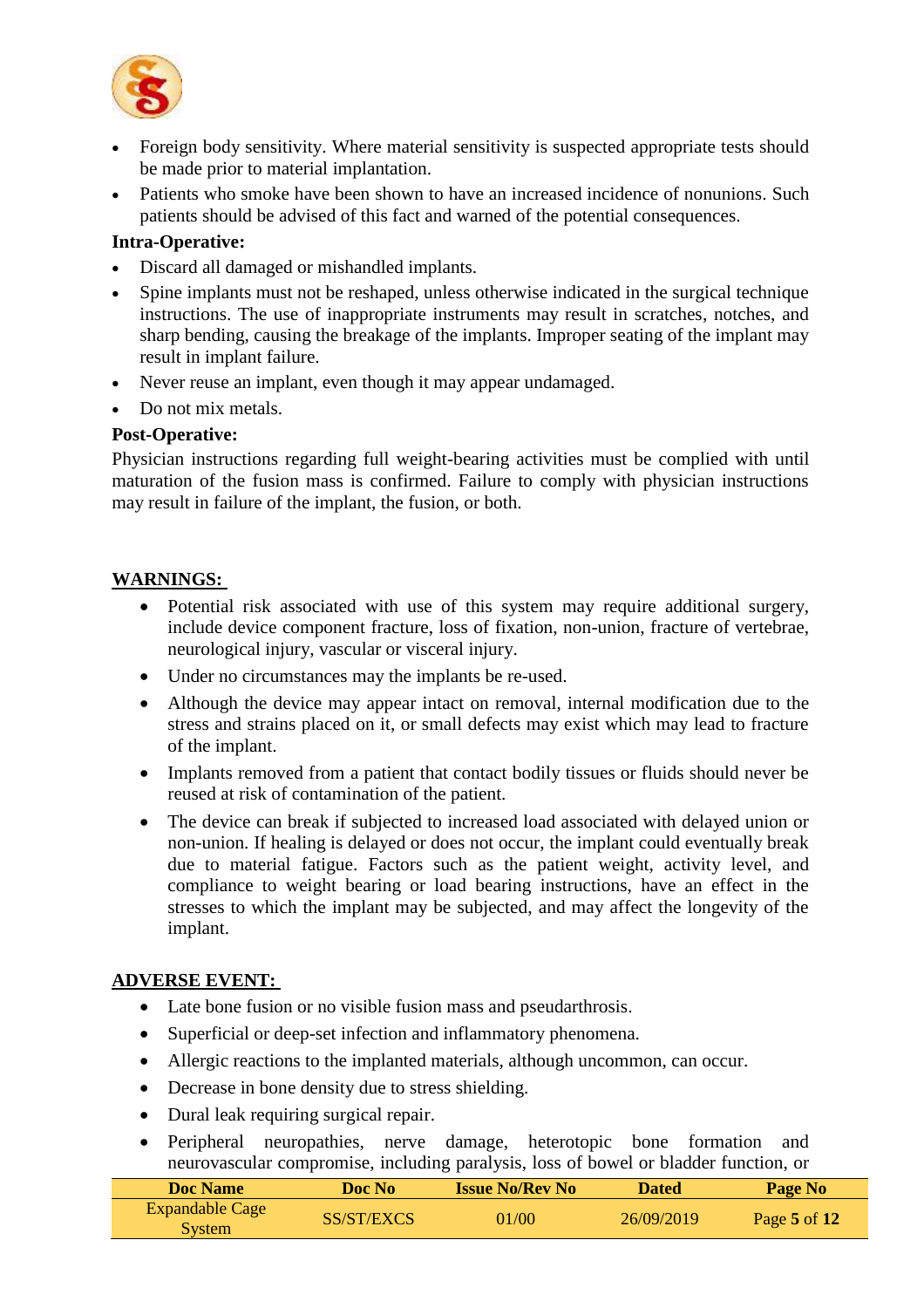

foot-drop may occur.

- Cessation of growth of the fused portion of the spine.
- Loss of proper spinal curvature, correction, height and/or reduction.
- Neurological and spinal dura mater lesions from surgical trauma.
- Serious complications may occur with any spinal surgery. These complications include, but are not limited to, genitourinary disorders; gastrointestinal disorders; vascular disorders, including thrombus; bronchopulmonary disorders, including emboli; bursitis, hemorrhage, myocardial infarction, infection, paralysis or death.
- Intraoperative fissure, fracture, or
	- perforation of the spine can occur due to implantation of the components. Postoperative fracture of bone graft or the intervertebral body above or below the level of surgery can occur due to trauma, the presence of defects, or poor bone stock.

Adverse effects may necessitate reoperation or revision. The surgeon must warn the patient of these adverse effects as deemed necessary.

| <b>Doc Name</b>                         | Doc No-    | <b>Issue No/Rev No</b> | <b>Dated</b> | Page No      |
|-----------------------------------------|------------|------------------------|--------------|--------------|
| <b>Expandable Cage</b><br><b>System</b> | SS/ST/EXCS | 01/00                  | 26/09/2019   | Page 6 of 12 |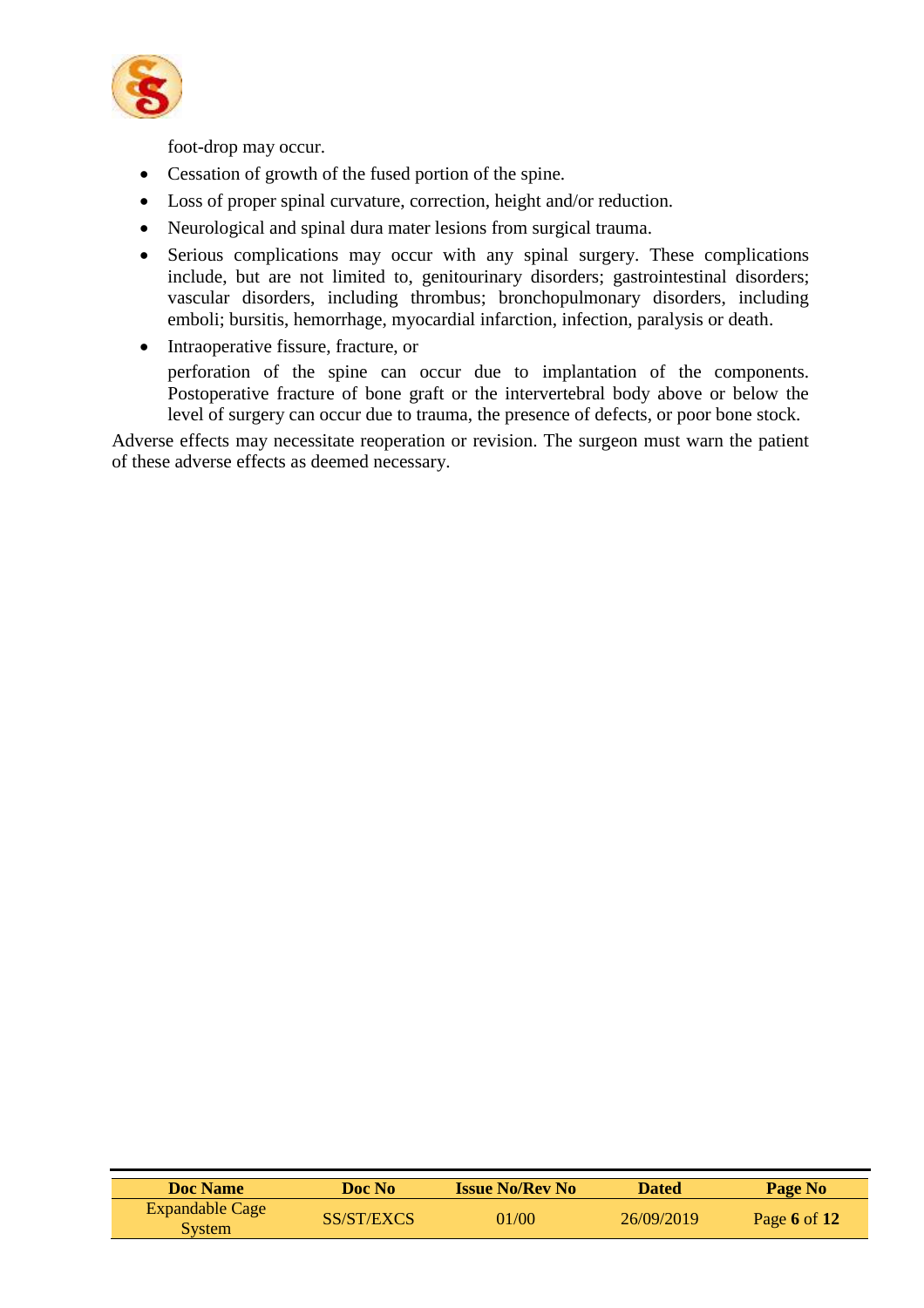

# **EXPANDABLE CAGE SURGICAL TECHNIQUE**

## **1. PATIENT POSITION:**

Patient positioning on the operating table is dependent on the level(s) to be operated. For levels T1-T3 and L5, the patient is typically placed in the anterior supine position. For levels T4-L4, the patient is typically placed in the lateral decubitus position

# **2. EXPOSURE**

Through a trans-sternal, trans-thoracic, retroperitoneal, or combined thoracolumbar approach, the lateral or anterior aspect of the spine column is exposed. X-ray or fluoroscopy should be used to confirm the appropriate level.

A total or partial corpectomy or vertebrectomy procedure as needed is performed.

The bony endplates are prepared for implant insertion using standard surgical procedures and instrumentation.



Example of corpectomy on L5 vertebra



Example of verbectomy on thoracic vertebra

#### **3. IMPLANT MEASUREMENT**

The appropriate size implant can be determined preoperatively, by measuring the defect from the patient's films or CT scans. However, the measurement should be confirmed in situ with a caliper or ruler. It is recommended to measure in situ from the posterior aspect of the inferior endplate of the vertebral body above the affected level to the posterior aspect of the superior endplate of the vertebral body below the affected level



| <b>Doc Name</b>                         | Doc No     | <b>Issue No/Rev No</b> | <b>Dated</b> | Page No                 |
|-----------------------------------------|------------|------------------------|--------------|-------------------------|
| <b>Expandable Cage</b><br><b>System</b> | SS/ST/EXCS | 01/00                  | 26/09/2019   | Page $7 \text{ of } 12$ |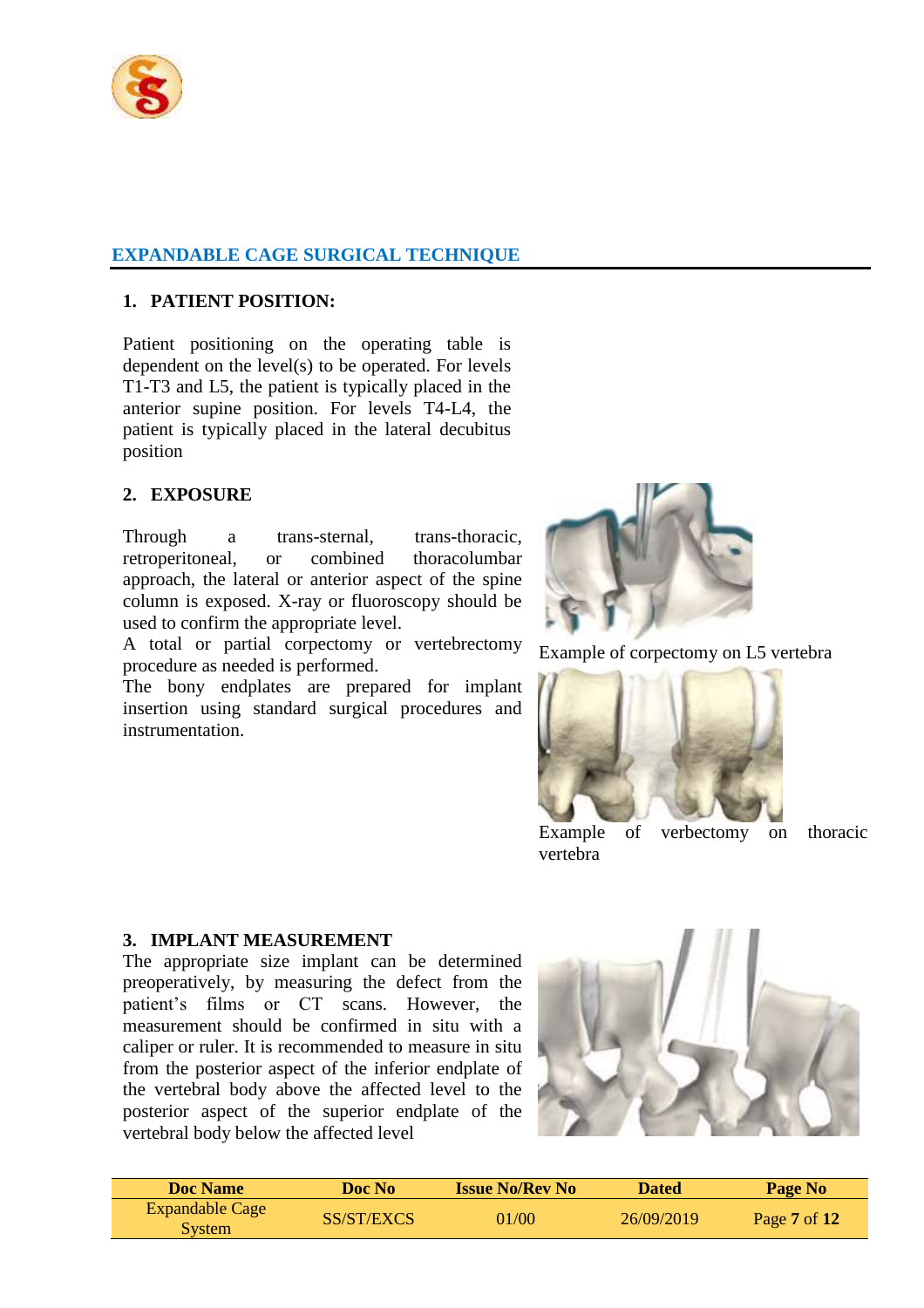

## **4. IMPLANT SELECTION**

The measured implant height can be cross-referenced with a sizing template to choose the appropriate implant construct, depending on diameter.

# **5. BONE GRAFT PACKING**

The use of bone graft is optional.

# **6. IMPLANT INSERTION**

After selection proper implant and packing with bone graft, the implant is ready for insertion.

The expander is used to insert the implant and distract the implant to its final height. Once the expander is in proper alignment with the implant, the implant can be placed into the defect and distracted to the appropriate height.

Once the optimal implant height is reached via in situ distraction, the outer distraction ring can be locked with a pre-assembled locking screw to prevent the implant height from changing.

## **IMPLANT REMOVAL**

Standard instruments may be used to hold and disengage the device from the vertebrae. Any decision by a physician to remove the device should take into consideration such factors as the risk to the patient of the additional surgical procedure as well as the difficulty of removal.

| Doc Name                         | Doc No-    | <b>Issue No/Rev No</b> | <b>Dated</b> | Page No      |
|----------------------------------|------------|------------------------|--------------|--------------|
| Expandable Cage<br><b>System</b> | SS/ST/EXCS | 01/00                  | 26/09/2019   | Page 8 of 12 |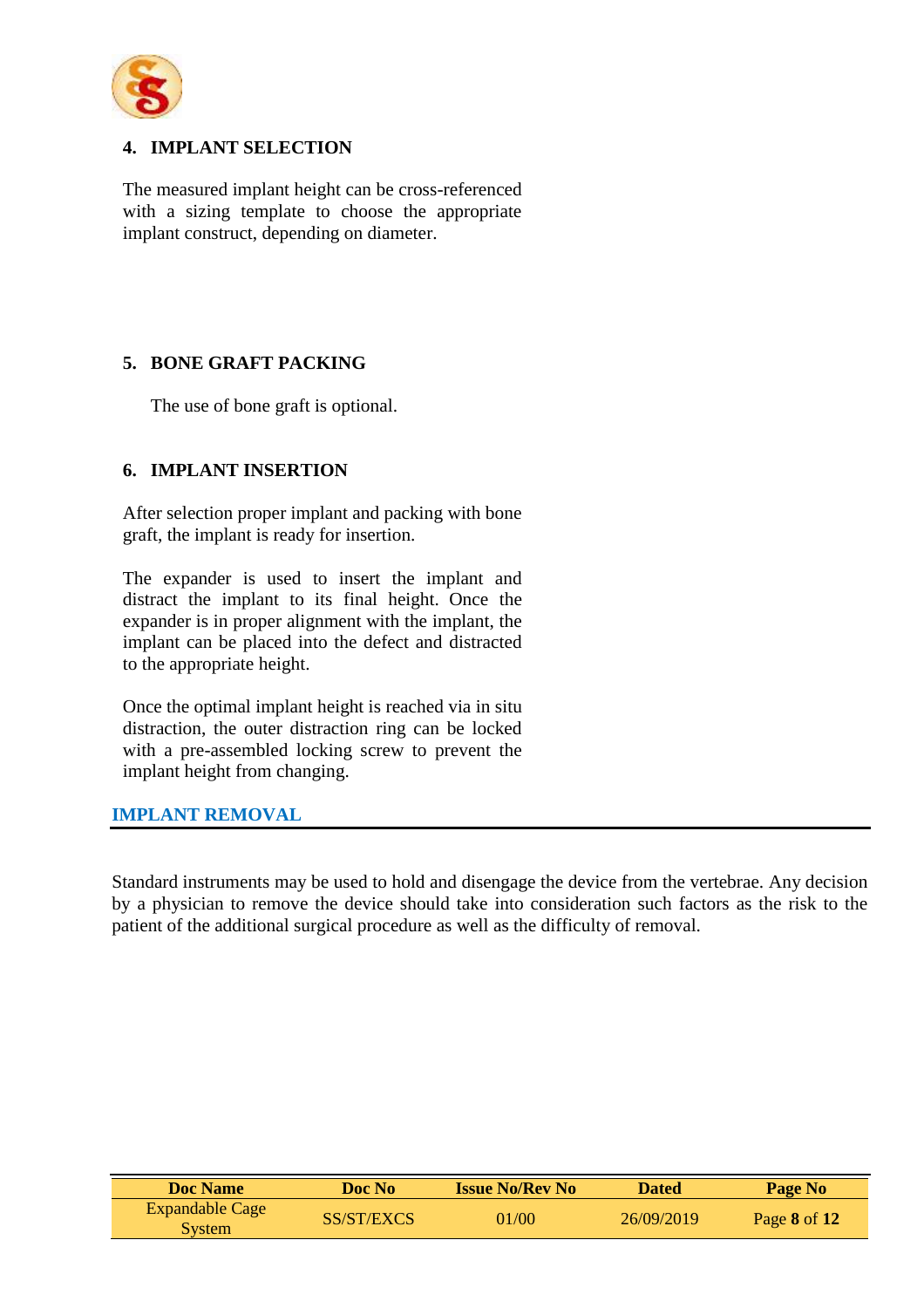

# **CAUTION**

#### **Used Implants:**

Used implants which appear un-damaged may have internal and/or external defects. It is possible that individual stress analysis of each part fails to reveal the accumulated stress on the metals as a result of use within the body. This may lead ultimately to implant failure after certain point of time due to metal fatigue. **Therefore, reuse of implants is strictly not recommended.**

#### **Disposal of Used Implants:**

Every used or removed implant must be discarded after use and must never be re- used. It should be bent or scratched & then disposed of properly so that it becomes unfit for reuse. While disposing it off, it should be ensured that the discarded implant does not pose any threat to children, stray animals and environment. Dispose of the implants as per applicable medical practices and local, state and country specific regulatory requirement of Bio Medical Waste rules.

#### **Packaging Materials Disposal:**

The packaging material of this device is made of LDPE and therefore if swallowed, may cause choking Hazards. Therefore, it should be disposed of in such a way that keep out of reach of children and stray animals.

#### **Single Brand Usage:**

Implant components from one manufacture should not be used with those of another. Implants from each manufacture may have metal, dimensions and design differences so that the use in conjunction with different brands of devices may lead to inadequate fixation or adverse performances of the devices.

| <b>Doc Name</b>                  | Doc No     | <b>Issue No/Rev No</b> | <b>Dated</b> | Page No      |
|----------------------------------|------------|------------------------|--------------|--------------|
| Expandable Cage<br><b>System</b> | SS/ST/EXCS | 01/00                  | 26/09/2019   | Page 9 of 12 |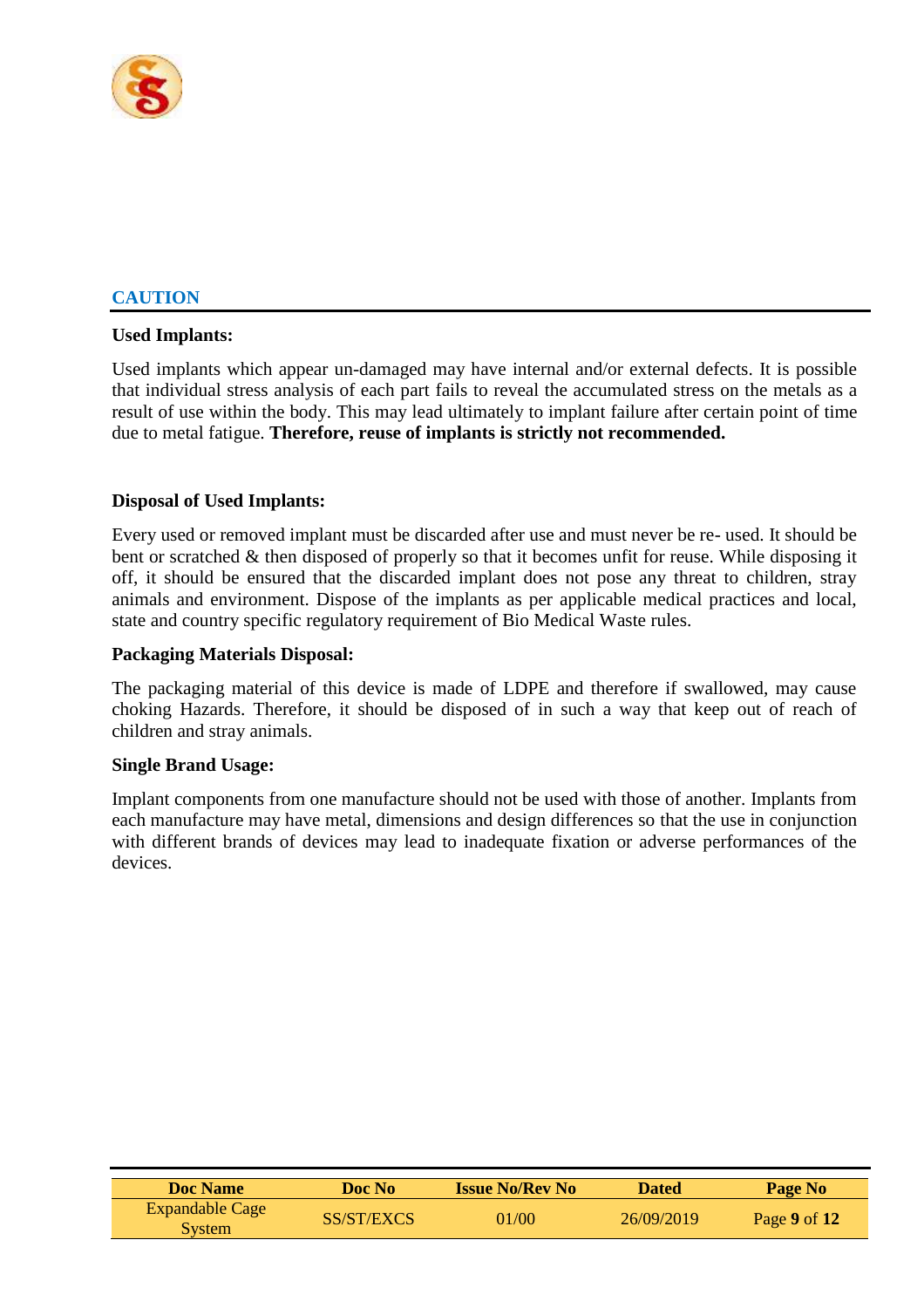

# **MRI SAFETY INFORMATION**

- Samay Surgical implants are manufactured from Titanium Gr.5, SS316L material are nonmagnetic material, hence it does not pose any safety risk.
- Patients should be directed to seek a medical opinion before entering potentially adverse environments that could affect the performance of the implants, such as electromagnetic or magnetic field or including a magnetic resonance environment.
- Doctor shall conduct a Risk Benefit Analysis before directing the patient to enter electromagnetic or magnetic fields or including a magnetic resonance environment.
- The Samay Surgical implants has not been evaluated for safety and compatibility in the MR environment but on the basis of literature study below mentioned points can be taken care during MRI
	- The minimum recommended time after the implantation that allows patients to safely undergo MRI examination or allowing the patient or an individual to enter the MRI environment is 6 (six) weeks.
	- The maximum recommended time limit for MRI examination in patients implanted with the evaluated device is 30 min with a scanner operating at 1.5T (Tesla) or less.

| <b>Doc Name</b>                  | Doc No-    | <b>Issue No/Rev No</b> | <b>Dated</b> | Page No           |  |
|----------------------------------|------------|------------------------|--------------|-------------------|--|
| Expandable Cage<br><b>System</b> | SS/ST/EXCS | 01/00                  | 26/09/2019   | Page $10$ of $12$ |  |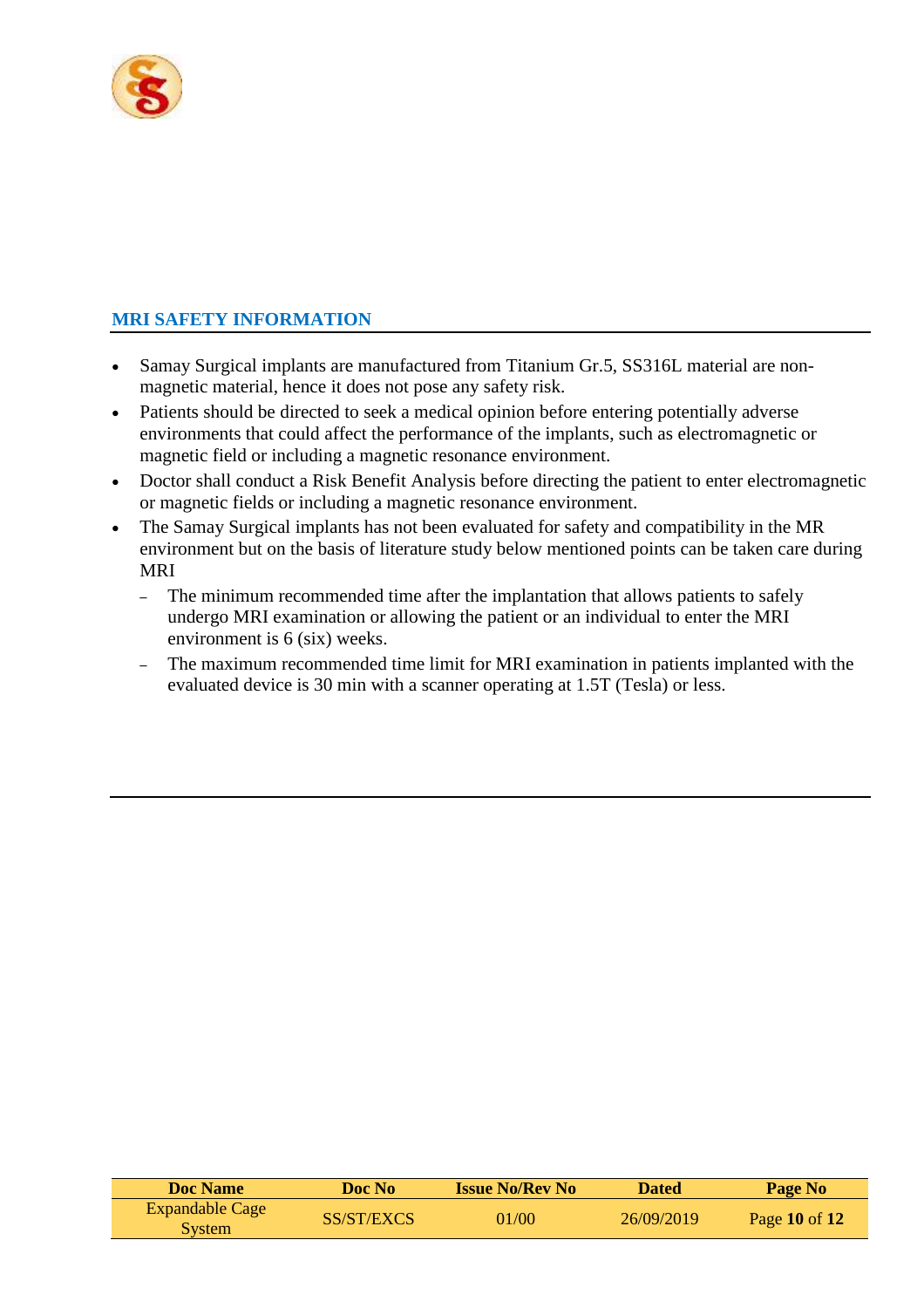

| <b>PRODUCT NAME</b>    | <b>SS316L</b><br><b>CATALOG</b><br>NO. | <b>TITANIUM</b><br><b>GRADE 5</b><br><b>CATALOG</b><br>NO. | <b>LENGTH</b><br>(MM) | <b>DIAMATER</b><br>(MM) |
|------------------------|----------------------------------------|------------------------------------------------------------|-----------------------|-------------------------|
|                        | SS 457-001                             | TT 457-001                                                 | 20 To 75              | $\varnothing$ 24.0      |
| <b>Expandable Cage</b> | SS 457-002                             | TT 457-002                                                 | 10 To 100             | $\varnothing$ 12.0      |
|                        | SS 457-003                             | TT 457-003                                                 | 10 To 100             | $\varnothing$ 14.0      |
|                        | SS 457-004                             | TT 457-004                                                 | 10 To 100             | $\varnothing$ 16.0      |
|                        | SS 457-005                             | TT 457-005                                                 | 10 To 100             | $\varnothing$ 18.0      |
|                        | SS 457-006                             | TT 457-006                                                 | 10 To 100             | $\varphi$ 20.0          |
|                        | SS 457-007                             | TT 457-007                                                 | 10 To 100             | $\varphi$ 22.0          |
|                        | SS 457-008                             | TT 457-008                                                 | 10 To 100             | $\phi$ 24.0             |

| Doc Name                         | Doc No-    | <b>Issue No/Rev No</b> | <b>Dated</b> | Page No       |
|----------------------------------|------------|------------------------|--------------|---------------|
| Expandable Cage<br><b>System</b> | SS/ST/EXCS | 01/00                  | 26/09/2019   | Page 11 of 12 |